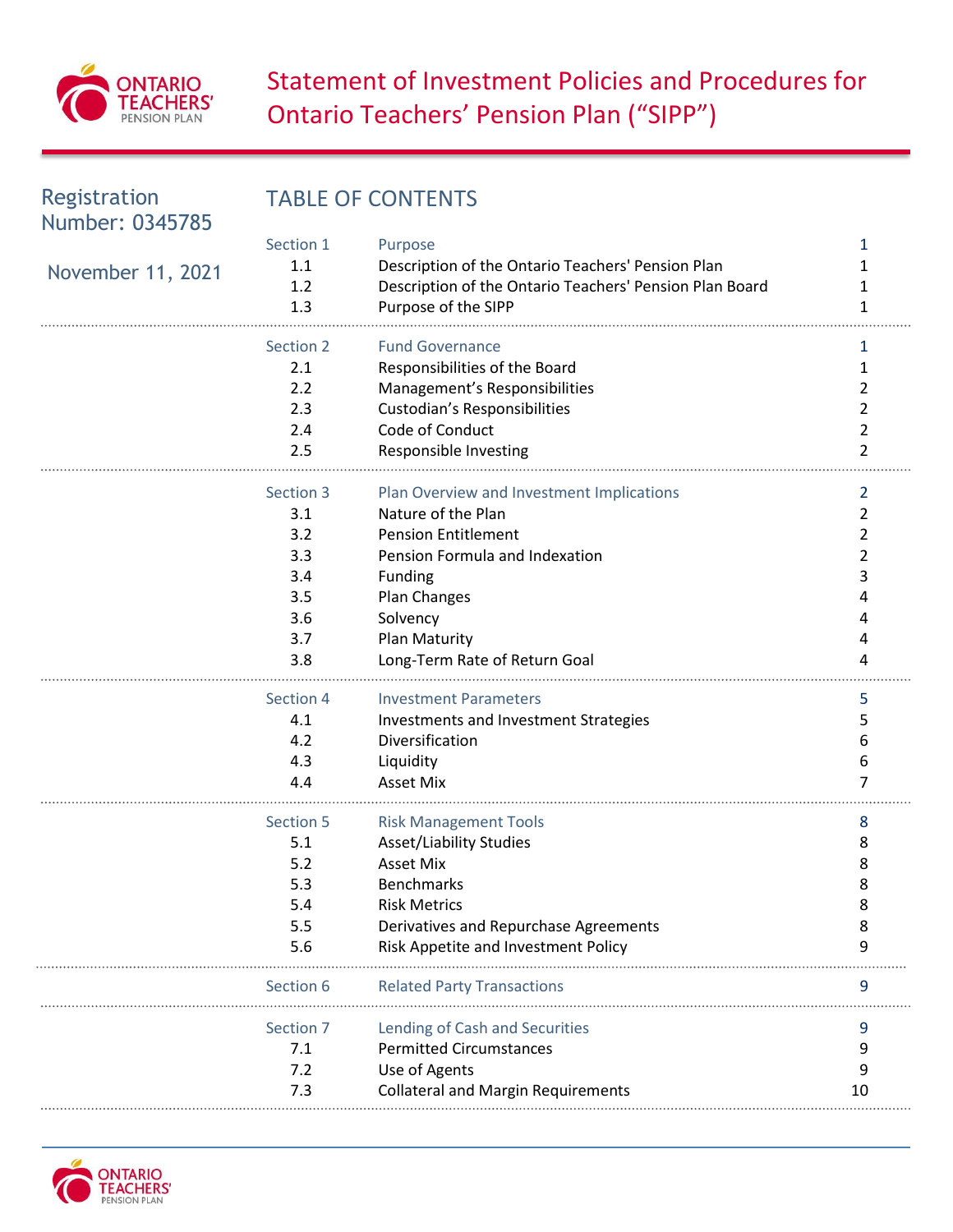| Section 8  | <b>Short Selling of Securities</b>             | 10 |
|------------|------------------------------------------------|----|
| 8.1        | <b>Permitted Circumstances</b>                 | 10 |
| 8.2        | <b>Collateral and Margin Requirements</b>      | 10 |
| Section 9  | <b>Pledging and Borrowing Assets</b>           | 10 |
| 9.1        | <b>Permitted Pledging</b>                      | 10 |
| 9.2        | <b>Permitted Borrowing</b>                     | 11 |
| Section 10 | <b>Voting Rights</b>                           | 11 |
| 10.1       | Value of Voting Rights                         | 11 |
| 10.2       | <b>Proxy-Voting Guidelines</b>                 | 11 |
| 10.3       | <b>Reports of Voting</b>                       | 11 |
| Section 11 | Valuation of Investment Assets and Liabilities | 11 |
| 11.1       | <b>Frequency of Valuation</b>                  | 11 |
| 11.2       | <b>Fair Value</b>                              | 11 |
| 11.3       | Where Observable Inputs are Not Available      | 11 |
| Section 12 | The Effect of Expenses on Performance          | 12 |
| Section 13 | <b>Compensation of Managers</b>                | 12 |
| Section 14 | Delivery to Actuary                            | 12 |
| Section 15 | <b>Statement Review</b>                        | 12 |
|            |                                                |    |

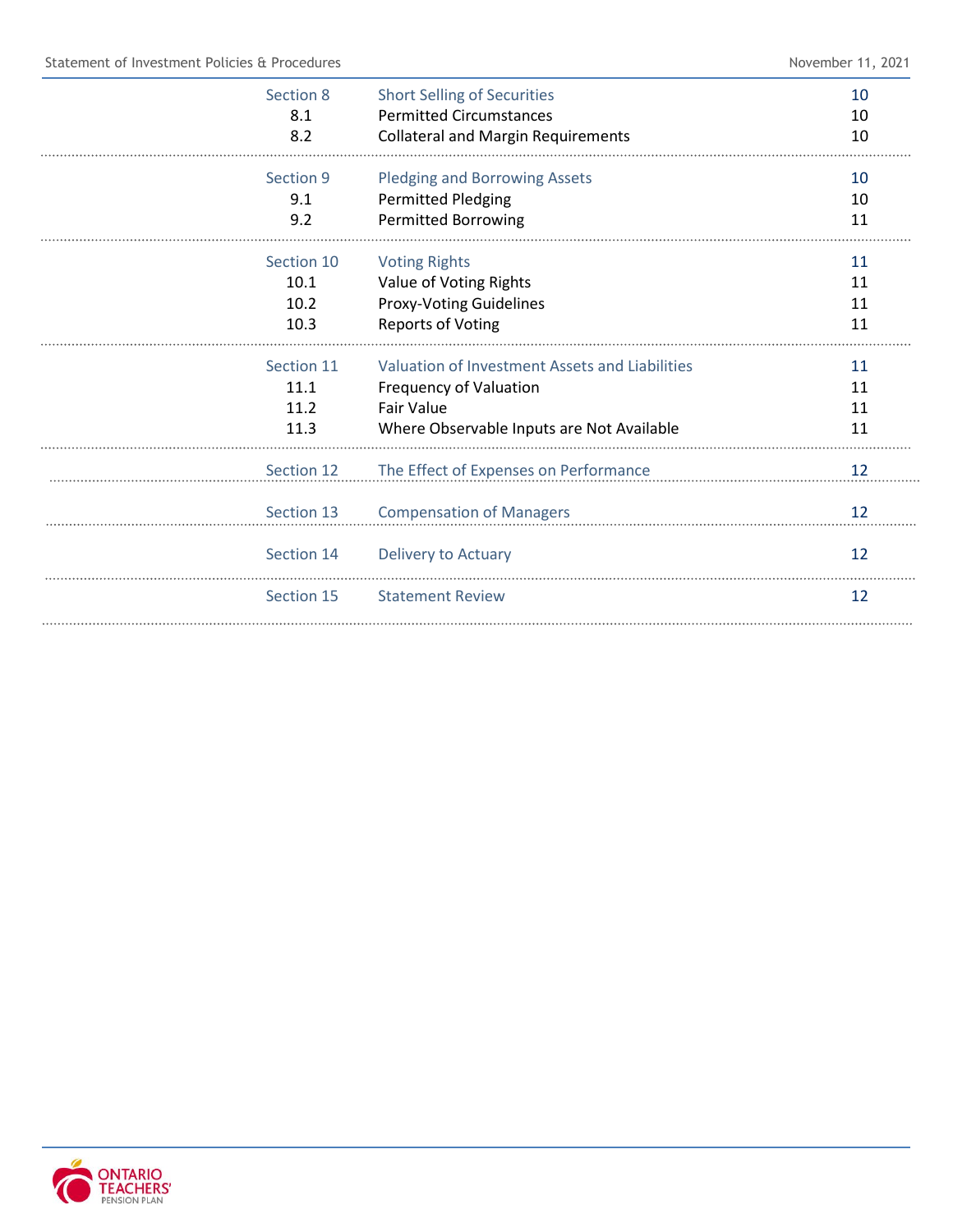# Section 1

# Purpose

# 1.1 Description of the Ontario Teachers' Pension Plan

The Ontario Teachers' Pension Plan (the "Plan") is governed by the *Teachers' Pension Act* as amended (the "TPA"). It is a contributory, defined benefit pension plan co‐ sponsored by the Ontario government (the "Province") and the Plan members, who are represented by Ontario Teachers' Federation ("OTF"). The Province and OTF will be referred to as the "Partners".

The terms of the Plan are set out in the plan document, Schedule 1 to the TPA, as amended from time to time.

Active members of the Plan are persons employed in education as defined in the Plan. Most persons who are employed in education on a full-time or part-time basis are required to become active members of the Plan and to contribute to the pension fund (the "Fund")<sup>1</sup> .

# 1.2 Description of the Ontario Teachers' Pension Plan Board

The Plan is administered and the Fund is managed by the Ontario Teachers' Pension Plan Board (the "Board"). Under the TPA, the Board is constituted as a corporation without share capital to which the Corporations Act does not apply. The Partners appoint a maximum of eleven individuals to serve as board members.

# 1.3 Purpose of the SIPP

The Board has prepared this statement of investment policies and procedures (the "SIPP")<sup>2</sup> to address the manner in which the Fund shall be invested. Investments shall be selected and held in accordance with the criteria and limitations set forth herein and in accordance with all relevant legislation.

#### Fund Governance Section 2

# 2.1 Responsibilities of the Board

The Board is responsible for the overall management of the Fund. In fulfilling its responsibilities, the Board may delegate certain duties and responsibilities to committees of the Board ("Committees") and to the President and Chief Executive Officer and the Executive Managing Director and Chief Investment Officer ("Management") with the power to sub‐delegate. The Board shall supervise Management and establish or require to be established by Management, written investment policies and procedures including this SIPP.

The Board, its delegates and the sub-delegates shall exercise the degree of care, diligence and skill in the investment of the Fund that a person of ordinary prudence would exercise in dealing with the property of others. In doing so, they shall use all relevant knowledge and skill that they possess or, by reason of their profession, business or calling ought to possess.



<sup>&</sup>lt;sup>1</sup> The Plan covers all people employed in education as described in Part II of Schedule I to the TPA.

<sup>2</sup> In accordance with section 78 of regulation 909 promulgated under the Pension Benefits Act (Ontario) ("Regulation 909").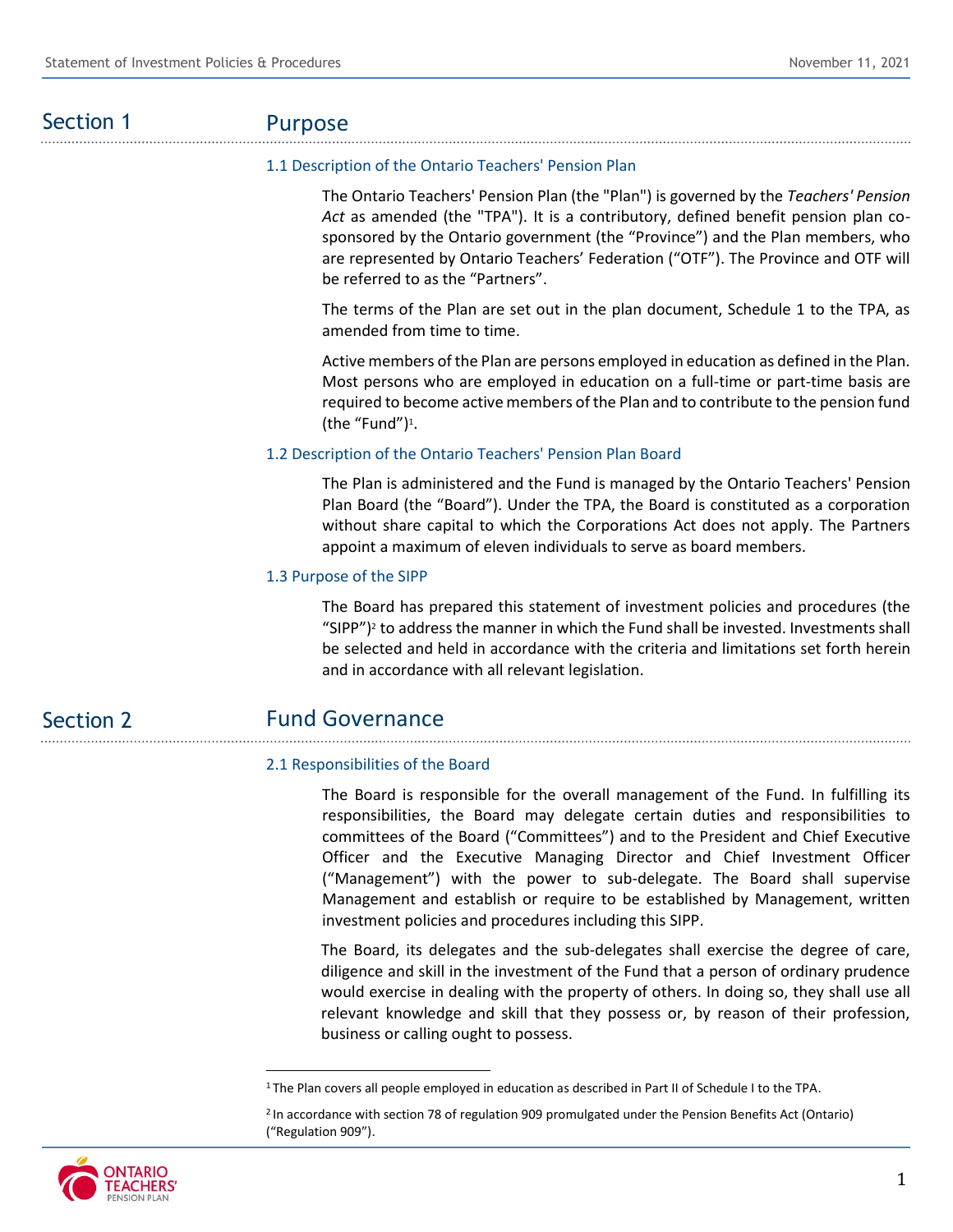## 2.2 Management's Responsibilities

Management shall be responsible for the day-to-day operations of the Fund, including adherence to Board policies and guidelines and supervision of employees and agents.

## 2.3 Custodian's Responsibilities

The Custodians appointed by the Board shall perform the duties required of the Custodians pursuant to written agreements entered into from time to time with the Board and any applicable regulation<sup>3</sup>.

## 2.4 Code of Conduct

The Board members, Committee members and all employees shall adhere to the Board's Code of Conduct.

### 2.5 Responsible Investing

The consideration of risk factors such as environmental, social and governance ("ESG") that may have an impact on the financial performance of the Fund is consistent with the Board's objective to meet the pension liabilities of the Plan over the short and long-term horizons, based on current Plan provisions.

Alongside financial, economic, and other risks, the Board weighs relevant risks posed by ESG factors on the value of the Fund over both short and long-term horizons. The Board recognizes that there may be jurisdictions, markets, sectors or companies where the associated risks, including risks posed by ESG factors, outweigh the benefits to the Fund.

# Plan Overview and Investment Implications

### 3.1 Nature of the Plan

The Plan is a defined benefit pension plan covering almost all certified teachers employed in education in Ontario and it is registered under the *Pension Benefits Act* (Ontario) and the *Income Tax Act* (Canada). Participation in the Plan is mandatory.

### 3.2 Pension Entitlement

A member may start receiving a pension any time after reaching age 50, or earlier if the member has become disabled.

# 3.3 Pension Formula and Indexation

The annual pension payable to a member is equal to 2% of the member's highest 5 year average salary multiplied by the number of years of credited service. At age 65, or earlier if a pensioner is in receipt of a CPP disability pension, the pension is reduced by 0.45% of the lower of the member's highest 5-year average salary or the 5-year average Year's Maximum Pensionable Earnings ("YMPE") multiplied by the number of years of credited service during which the member contributed to the Canada Pension Plan. The pension is reduced if the member retires before their age and qualifying service total 85 or before age 65 if earlier.

Annual pensions are also reduced to provide a survivor pension of 55% or



Section 3

<sup>3</sup> See section 78 of Regulation 909 and section 6(2) of the Pension Benefits Standards Regulations.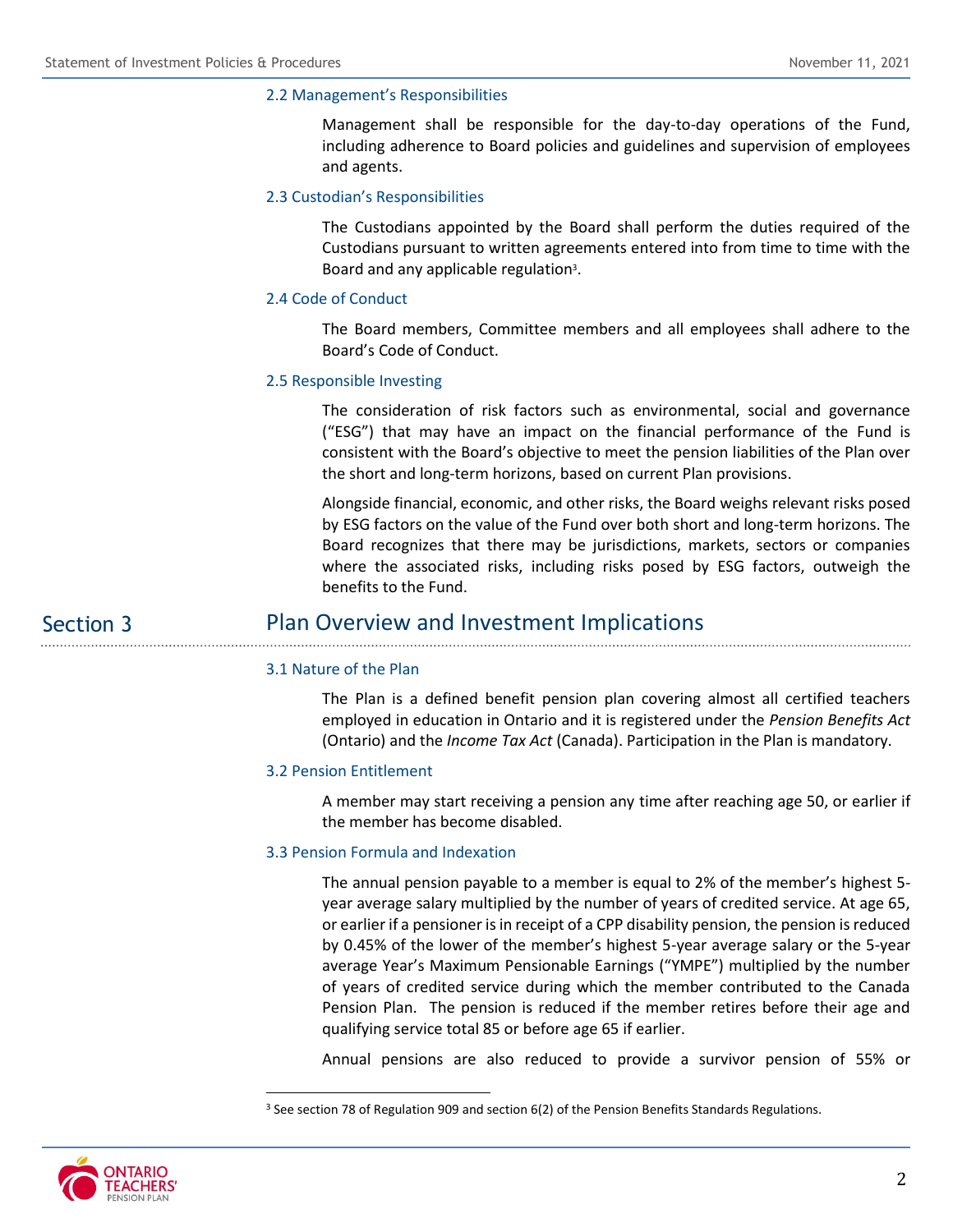more. The reduction varies depending on the percentage chosen and the ages of the member and spouse. No reduction is made to the pension for a 50% survivor pension. Members without a spouse are provided a 10-year guarantee of benefits without reduction.

For pension credit earned before January 1, 2010, all pensions, including survivor pensions and deferred pensions, are increased annually for inflation according to the Consumer Price Index to a maximum of 8% per year and a minimum of 0% per year.

For pension credit earned after December 31, 2009 and before January 1, 2014, conditional inflation protection ("CIP") will apply such that the portion of pensions based on this credit will be increased annually between 50% and 100% of inflation according to the Consumer Price Index.

For pension credit earned on and after January 1, 2014, CIP will apply such that the portion of pensions based on this credit will be increased annually between 0% and 100% of inflation according to the Consumer Price Index.

If the inflation rate exceeds 8%, the amount over 8% is carried forward and applied in a future year when inflation is under 8%. Similarly, if inflation is below 0%, the amount below 0% is carried forward and applied in a future year when inflation is above 0%. The elected indexation percentage will apply to the carry forward provision for pension credit earned after 2009.

Indexation levels for pension credit earned after December 31, 2009 are established when a funding valuation report is filed with the regulators – the Financial Services Regulatory Authority of Ontario ("FSRA") and Canada Revenue Agency ("CRA"). The level of indexation provided is a Partner decision, which is informed by the Plan's funding status and affects members only upon retirement<sup>4</sup> – not the active members. Indexation levels may be found in the basis section of the filed valuation reports.

### 3.4 Funding

The actuarial valuation for funding purposes of the Plan, which must be filed with the regulatory authorities at a minimum of every three years,

- (a) determines the sufficiency of scheduled contributions to fund the Plan;
- (b) determines the actuarial gain or loss arising since the last valuation;

(c) determines the surplus or deficit;

(d) specifies the rate and duration of any additional contributions required to eliminate a deficit, if any; and

(e) determines the sufficiency of funds available to provide various levels of inflation protection that will apply for pension credit earned after December 31, 2009. The Partners rely upon this information when setting indexation levels.

Current contribution rates are as follows:

Active members who are required to contribute to the Canada Pension Plan contribute 10.4% of earnings up to the YMPE plus 12.0% of earnings over the YMPE. Active members who are not required to contribute to the Canada Pension Plan

contribute at the higher rate on all earnings.



<sup>4</sup> Individuals who cease to be Plan members and elect a commuted value have their benefits determined taking CIP into account.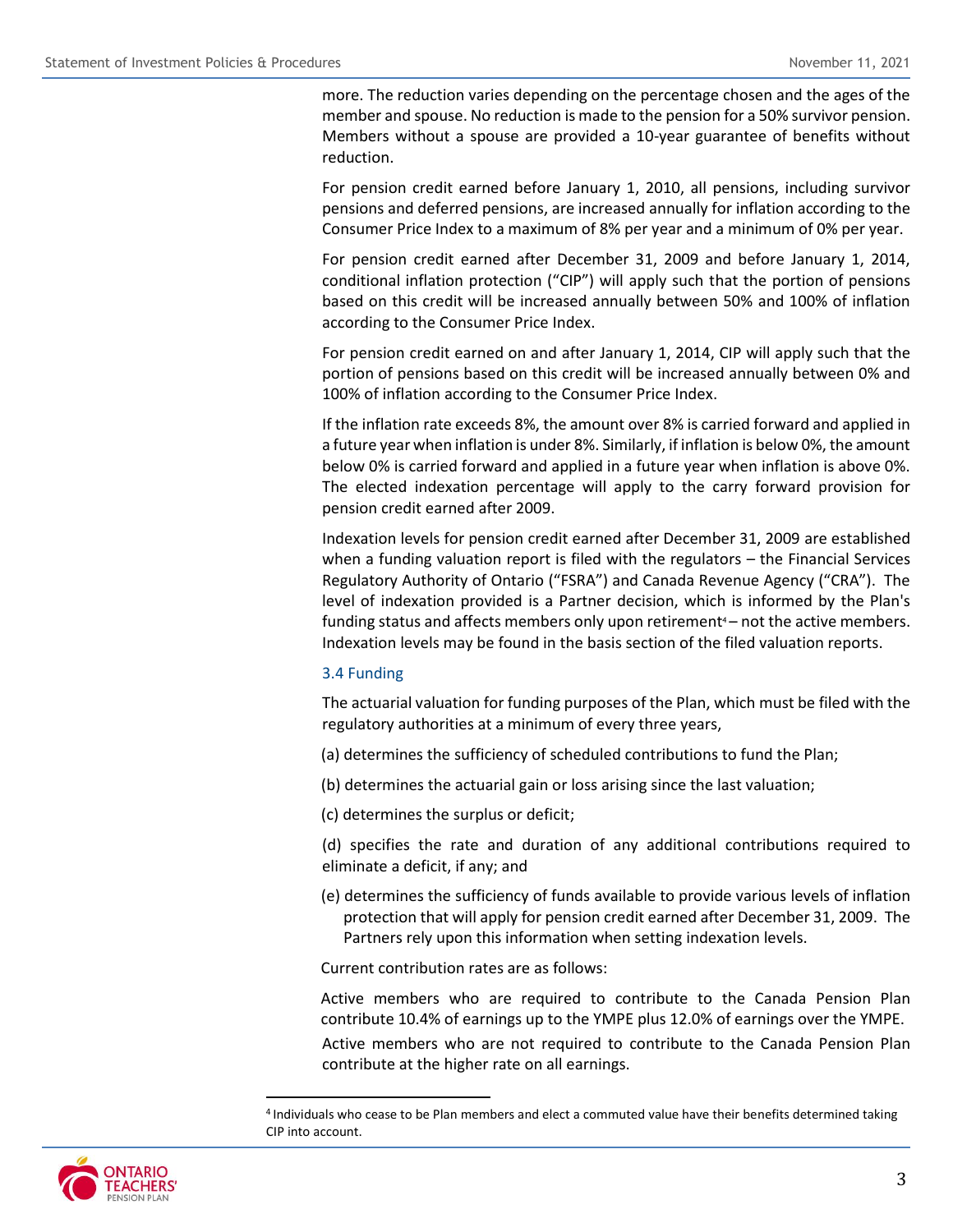Member contributions to the registered pension plan ("RPP") are capped at a dollar figure with contributions in excess of the cap being diverted to the Retirement Compensation Arrangement ("RCA"). This cap is subject to annual revision by the Plan's actuary by analyzing the amounts necessary to fund RCA benefits.

The Province and designated employers match member contributions. In addition, when CIP is invoked, the Province and designated employers make additional contributions equal to the difference between the inflation adjustments that were paid and the inflation adjustments that would have been paid had CIP not been invoked ("foregone inflation") for the first 50% of foregone inflation.

# 3.5 Plan Changes

The Partners' Agreement specifies that actuarial gains in the Plan are available to enhance plan benefits, reduce contribution rates, raise pensions prospectively to the level that would have been paid had CIP not been invoked, or held as a contingency reserve, all as determined by OTF and the Province.

# 3.6 Solvency

The values of the Plan's assets and liabilities on a solvency basis are related to values calculated as though the Plan were wound up and settled on the valuation date and excludes the value of future cost-of-living adjustments. The Plan performs a solvency valuation each year; however, the Plan is not required to fund any solvency deficiencies that may arise.

# 3.7 Plan Maturity

An important indicator of the maturity of the Plan and the ability of contributions to absorb a funding shortfall is the ratio of the value of future contributions to total assets. As this ratio decreases, it indicates that increasing contribution rates would have a limited ability to make up a funding deficiency. The ability to use contribution rates to keep the plan fully funded has decreased over the past 20 years. The Board has developed tools to analyze policy alternatives and thereby help OTF and the Province to reach decisions regarding contribution and benefit levels. These decisions influence the Board's investment and risk management policies.

# 3.8 Long-Term Rate of Return Goal

The Plan is required to deliver benefits to the members during their retirement years. To meet these obligations, and based on the current contribution rates of members, the Province and designated employers, the Plan needs to earn a rate of return that supports the long-term sustainability of the Plan.

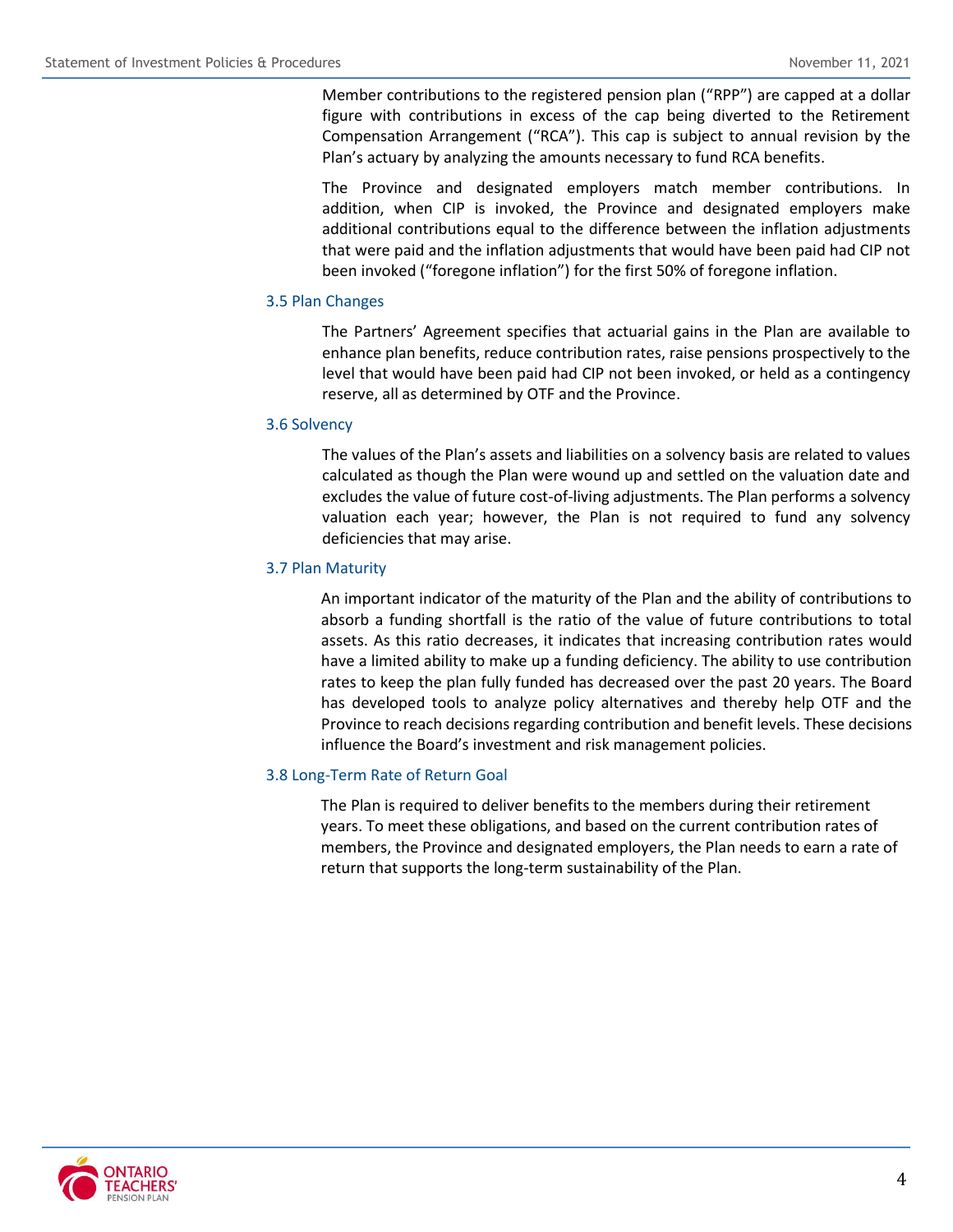Section 4

#### 4.1 Investments and Investment Strategies

The Board participates in the following:

Equity

Equities generally reduce funding risk in the long term because of higher expected returns than other asset categories but increase funding risk in the short-term because of higher volatility than other asset categories.

### Fixed Income

Fixed Income investments generally reduce funding risk over the long term because of their interest rate hedging properties but increase funding risk because of lower expected returns.

## Inflation Sensitive

Inflation sensitive investments generally reduce funding risk in the long term because of their hedging properties against unexpected inflation; however, they generally increase funding risk in the short term because of higher volatility than other asset categories.

#### Real Assets

Included in this category are assets that are expected to have similar economic characteristics to the Plan's liabilities. These assets generally reduce funding risk over the long-term.

#### Credit

Credit generally reduces funding risk in the long term by providing diversification benefits as well as a hybrid of interest rate hedging and growth properties. These assets generally increase funding risk in the short term because of higher volatility than some other asset categories.

### Absolute Return Strategies

Absolute Return Strategies generally reduce funding risk in the long term by providing an expanded investment opportunity set and diversification benefits, but increase funding risk in the short-term because of the potential for high volatility of returns.

### Innovation

Included in this category are strategies focused on innovation themes that are not within the mandate of an existing asset category. These strategies generally reduce funding risk in the long term because of higher expected returns than other asset categories but increase funding risk in the short-term because the potential for higher volatility than other asset categories.

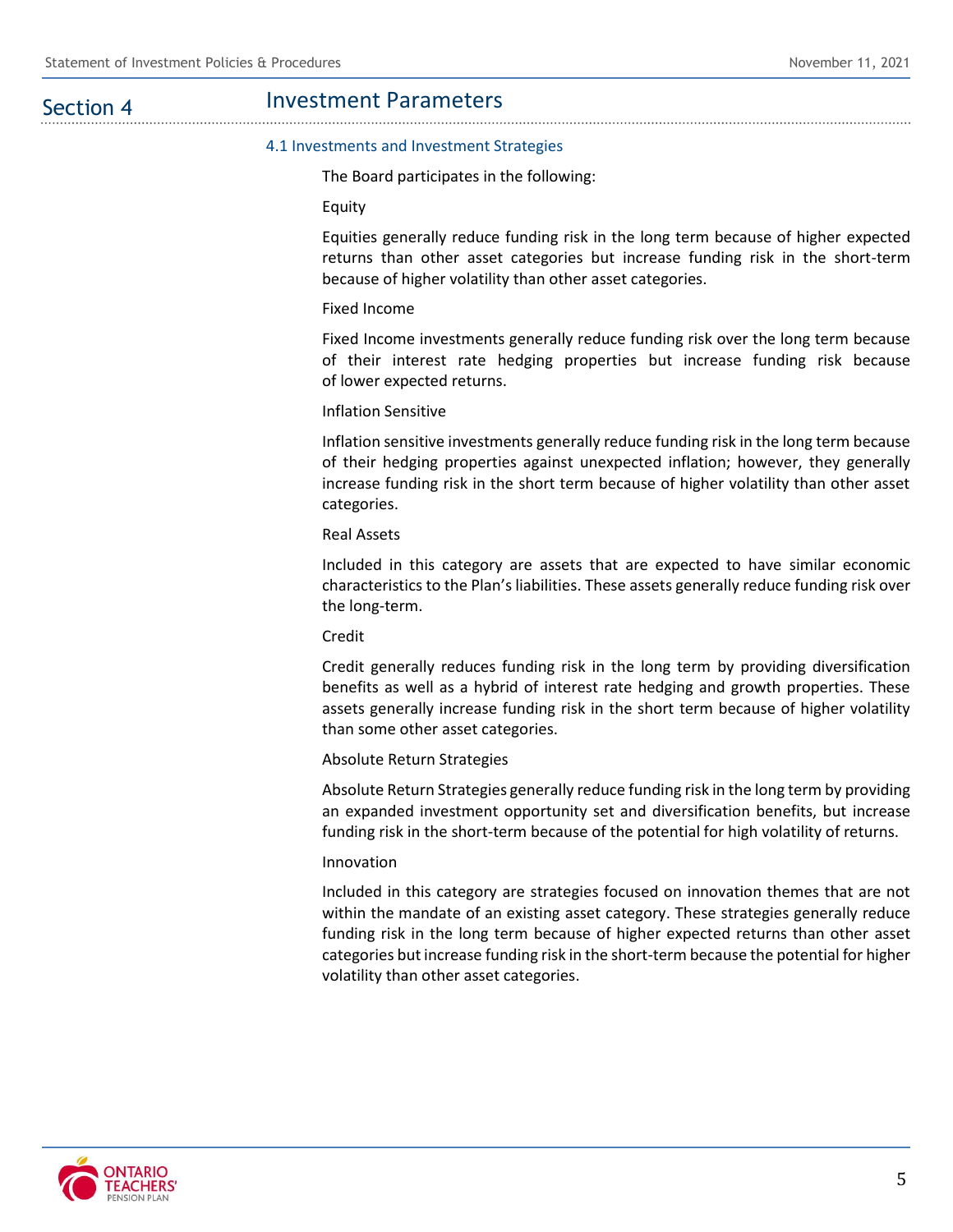# 4.2 Diversification

The Board follows an approach of asset diversification. The purpose of such diversification is to have different segments of the Fund exposed to different investment risks to achieve an averaging of risks and returns in a fashion that reduces the likelihood of an overall decline in Fund value and increases the opportunity for gains over the entire portfolio.

Diversification of the Fund's portfolio is maintained in order to:

- 1) reduce the Fund's annual total return variability;
- 2) reduce market and credit exposure to any single issuer and to any single component of the capital markets;
- 3) reduce exposure to unexpected inflation;
- 4) enhance the long-term risk-adjusted return potential of the Fund; and
- 5) reduce funding risk.

# 4.3 Liquidity

The Fund is managed with a view of providing sufficient liquidity to enable the Plan to meet all of its future obligations as they become payable. Investments are selected with consideration given to their effect on liquidity risk within the context of the investment portfolio as well as the income to be derived.

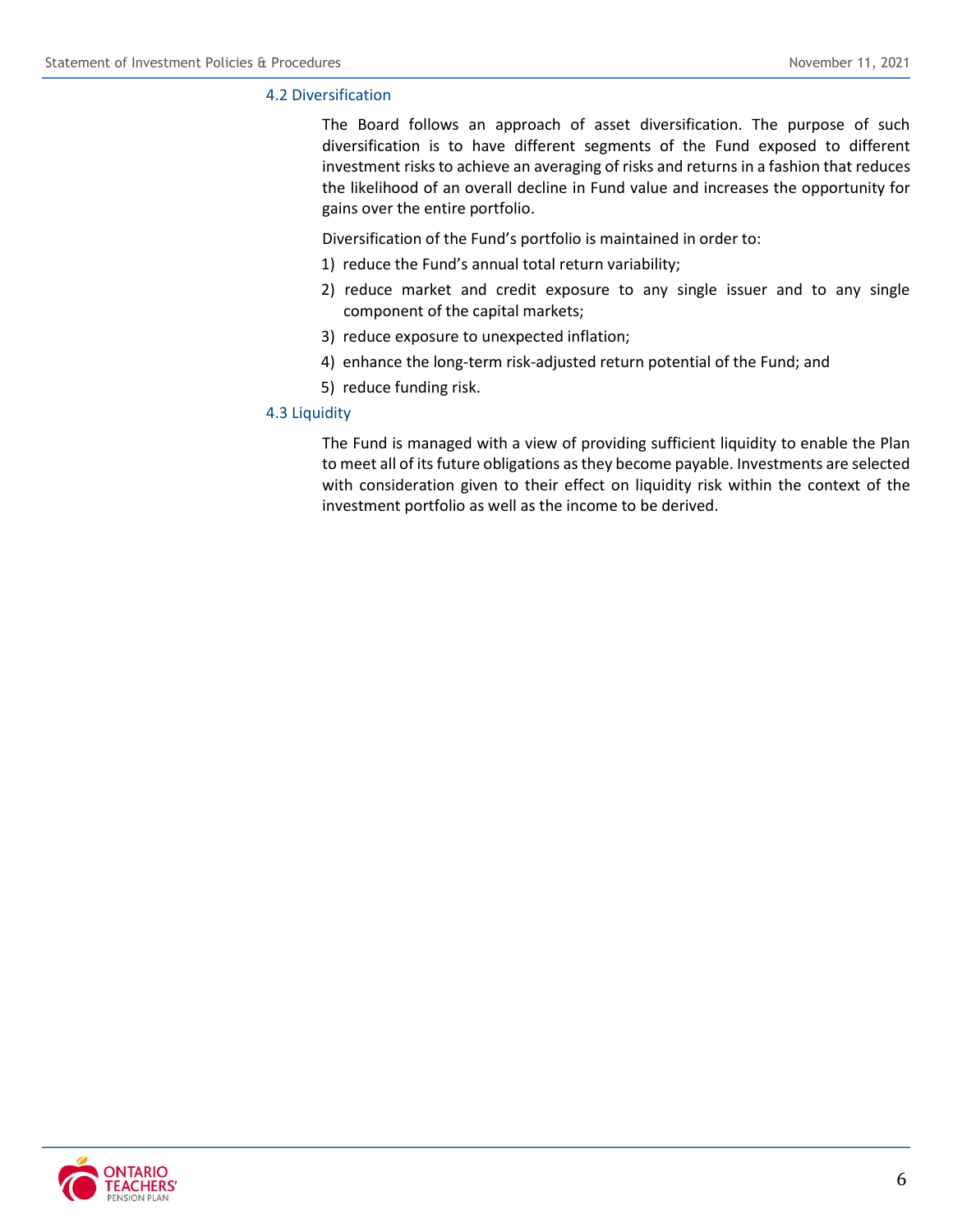#### 4.4 Asset Mix

In determining the asset mix of the Fund the Board considers the following factors:

- 1) the Board's desire to maintain stable contribution rates and benefit levels for the members and the Province;
- 2) demographics of Plan membership and the expected pattern for employment of teachers in Ontario;
- 3) the correlations between the Plan's assets and liabilities;
- 4) the Board's goal of achieving, at a minimum, a rate of return that supports the long-term sustainability of the Plan;
- 5) the characteristics of its categories of investments; and
- 6) adequate liquidity needed to fund current cash flow needs.

The asset mix is shown in the table below.

#### Asset Mix \*

| Exposure                          | Minimum | <b>Mid Point</b> | Maximum |
|-----------------------------------|---------|------------------|---------|
| <b>Equities</b>                   | 30%     | 35%              | 40%     |
| <b>Fixed Income</b>               | 0%      | 34%              | 67%     |
| <b>Inflation Sensitive</b>        | 15%     | 20%              | 25%     |
| <b>Real Assets</b>                | 20%     | 25%              | 30%     |
| <b>Credit</b>                     | 5%      | 10%              | 15%     |
| <b>Absolute Return Strategies</b> | 4%      | 9%               | 14%     |
| Innovation                        | 0%      | 4%               | 7%      |
| Funding for Investments**         | $-98%$  | $-37%$           | 10%     |
|                                   |         | 100%             |         |

\* Overlay strategies are employed from time to time to support risk management.

\*\* The Funding for Investments asset class is comprised of liquidity reserves and funding for investments in other asset classes.

\*\*\* For any period of time in which there is an inconsistency between this asset mix table and the Board Investment Policy (referred to in subsection 5.6 - Risk Appetite and Investment Policy), the Board Investment Policy shall prevail.

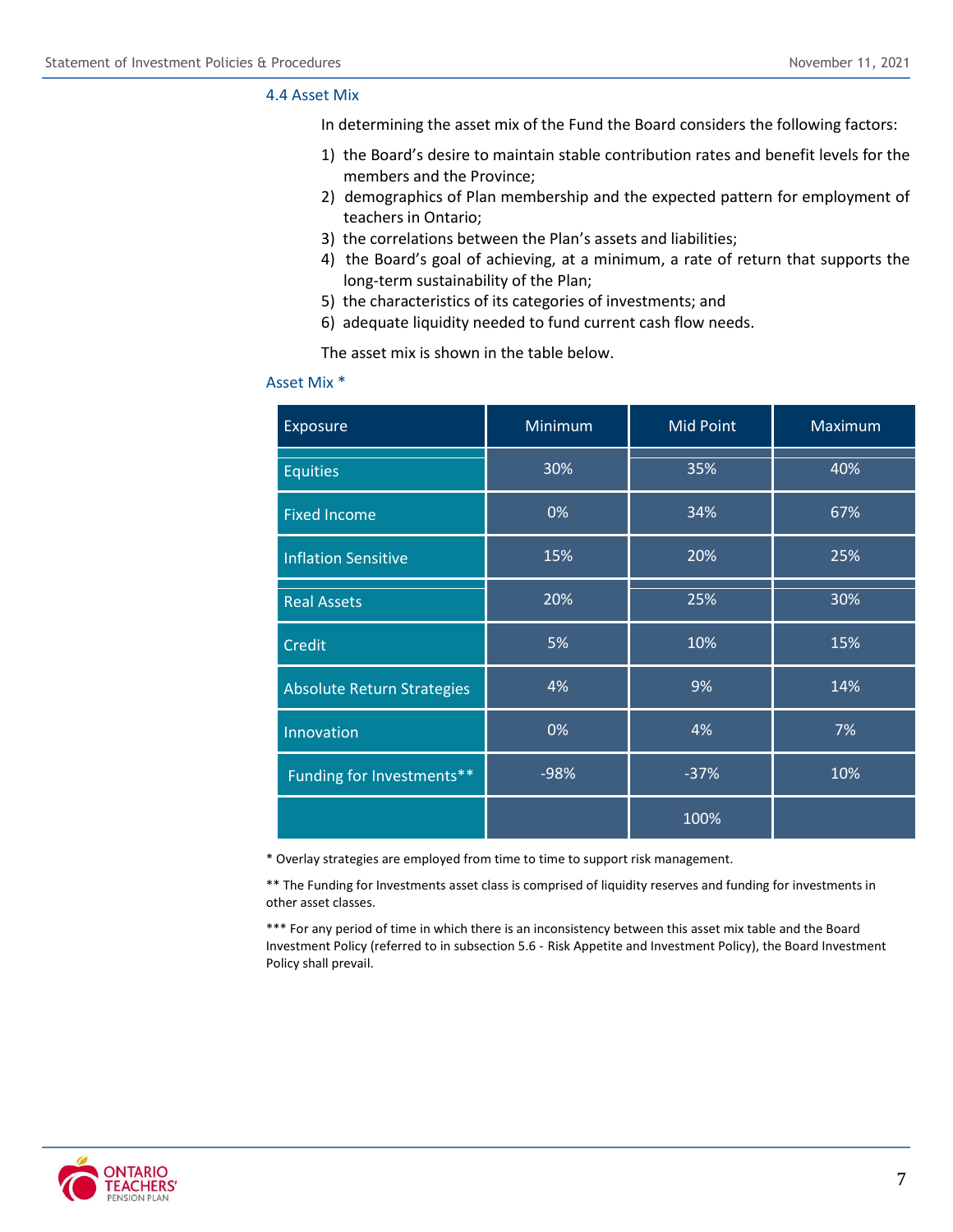# Section 5

# Risk Management Tools

# .............................. 5.1 Asset/Liability Studies

The Plan's primary long-term risk is an inability to meet expected benefits payable to retired members with current contribution rates and indexation levels. To manage this long-term risk, the Board shall conduct asset/liability studies. These studies lead to the recommendation and adoption of an asset mix that aims to fund the liabilities and reduce the risk of adverse consequences to the Plan from decreases in the Plan's funding position.

# 5.2 Asset Mix

The long-term performance of the Fund is primarily determined by the long-term asset mix. The approach of broad diversification across various asset classes within the asset mix is an important risk management and control tool.

# 5.3 Benchmarks

In order to evaluate the performance of the Fund, the Board shall measure the performance of the investment program relative to the long-term rate of return goal. Benchmarks are used to assess the active management performance of the portfolio managers of the Board. In measuring active management, benchmarks normally represent the return of market indices from each of the asset classes or CPI + benchmarks.

# 5.4 Risk Metrics

The Board uses risk measures with a long historical window to calculate potential losses based upon volatility of returns implicit in the asset mix and the Fund's holdings. The long-term risk measures support the Board's ability to control risk within the Fund, including market, issuer credit, and liquidity risks.

The Board also uses a risk measure with a short-term window to calculate potential losses resulting from a failure of its counterparties in derivatives, repurchase and prime brokerage agreements to meet their obligations to the Plan, or resulting from a decline in the value of the collateral exchanged with those counterparties. The short-term risk measure supports the Board's ability to control counterparty credit risk.

# 5.5 Derivatives and Repurchase Agreements

The Board uses swaps, forwards, futures and options, which shall include without limitation equity, commodity, interest rate, inflation, currency, credit and other derivatives ("derivatives") and repurchase agreements to aid in the management of the Fund's asset-mix and other investment objectives of the Board. As such, derivatives and repurchase agreements may be used to synthetically replace any Board approved activity that would traditionally be accomplished with any asset class.

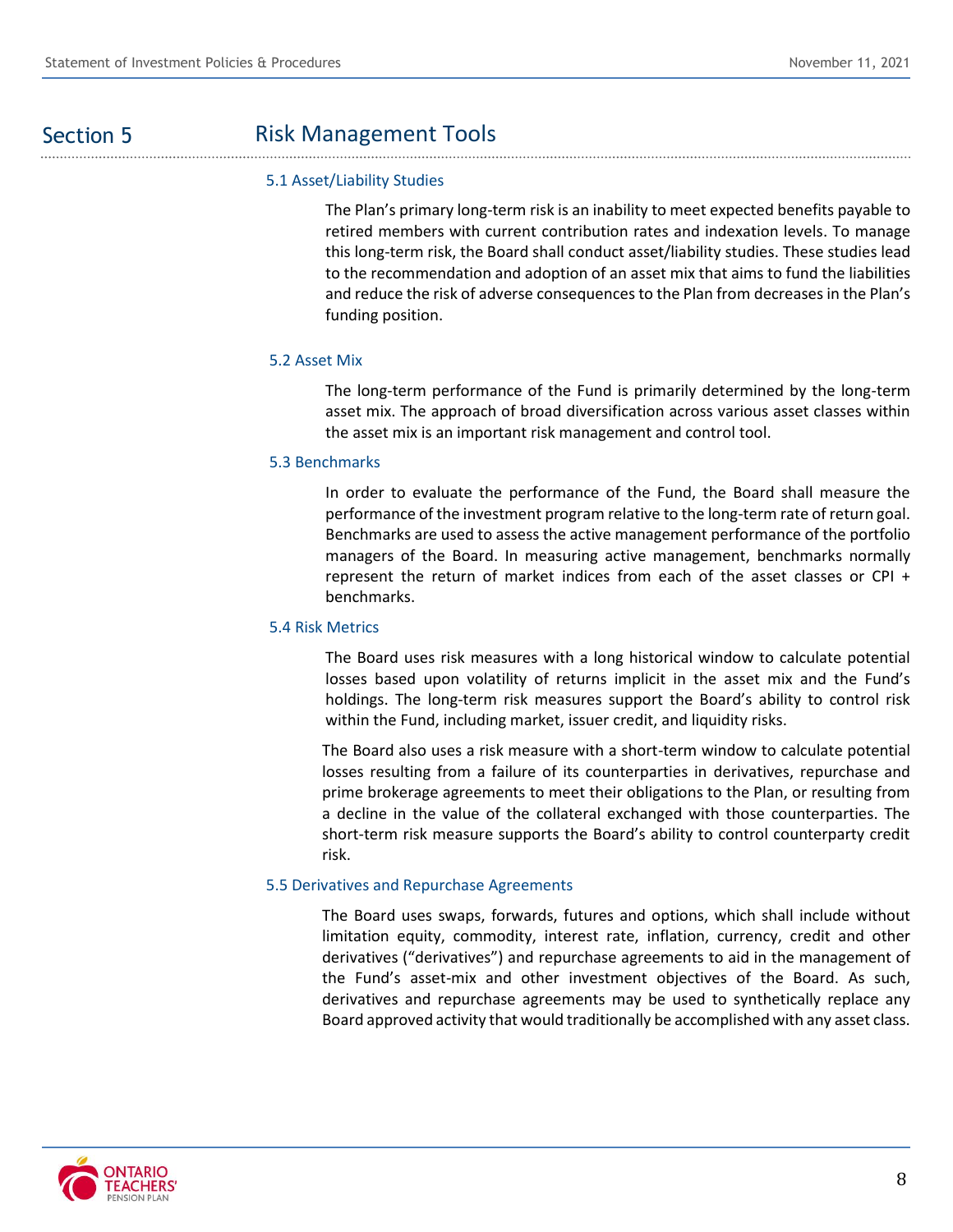# 5.6 Risk Appetite and Investment Policy

To apply risk management to investments in a consistent manner, the Board establishes:

- Enterprise Risk Appetite Statement The Board articulates its risk tolerance to Management in its Enterprise Risk Appetite Statement. This forms the basis from which Management formalizes risk tolerances for identified risks. The Board reviews and approves this Enterprise Risk Appetite Statement at least annually.
- Investment Policy The Board Investment Policy is applicable to the Fund and aggregate asset classes. It addresses the risks that are relevant and material at the Total Fund level. The Board reviews this policy at least annually. The execution of this mandate is the responsibility of the Executive Managing Director and Chief Investment Officer and is overseen by the President and Chief Executive Officer.
- Portfolio Governance & Oversight Policy The Portfolio Governance & Oversight Policy is applicable to the Fund as a whole and to each asset class. It provides the Board's framework for governing performance targets, performance measurement and investment-related compensation. The Board reviews and approves this policy at least annually.

#### Related Party Transactions Section 6

The aggregate value of transactions with a related party (as defined in the Federal Investment Regulations) shall not exceed 3% of the fair value of the Fund's net investments.

# Section 7

# Lending of Cash and Securities

# 7.1 Permitted Circumstances

The Board may lend the cash and securities of the Fund as a means of generating incremental income or cash for investment or otherwise supporting an investment strategy.

Such loans shall be in writing. When the Board lends securities of the fund, the document shall provide for the Board's right to terminate the loan and to recall the loaned securities.

# 7.2 Use of Agents

Management may delegate to a lending agent the authority to select borrowers, negotiate terms and rates and invest cash or securities collateral under written procedures which specify securities available for loan, pre-approved borrowers, loan terms, and instruments for the investment of collateral as well as administrative, risk management and reporting arrangements.

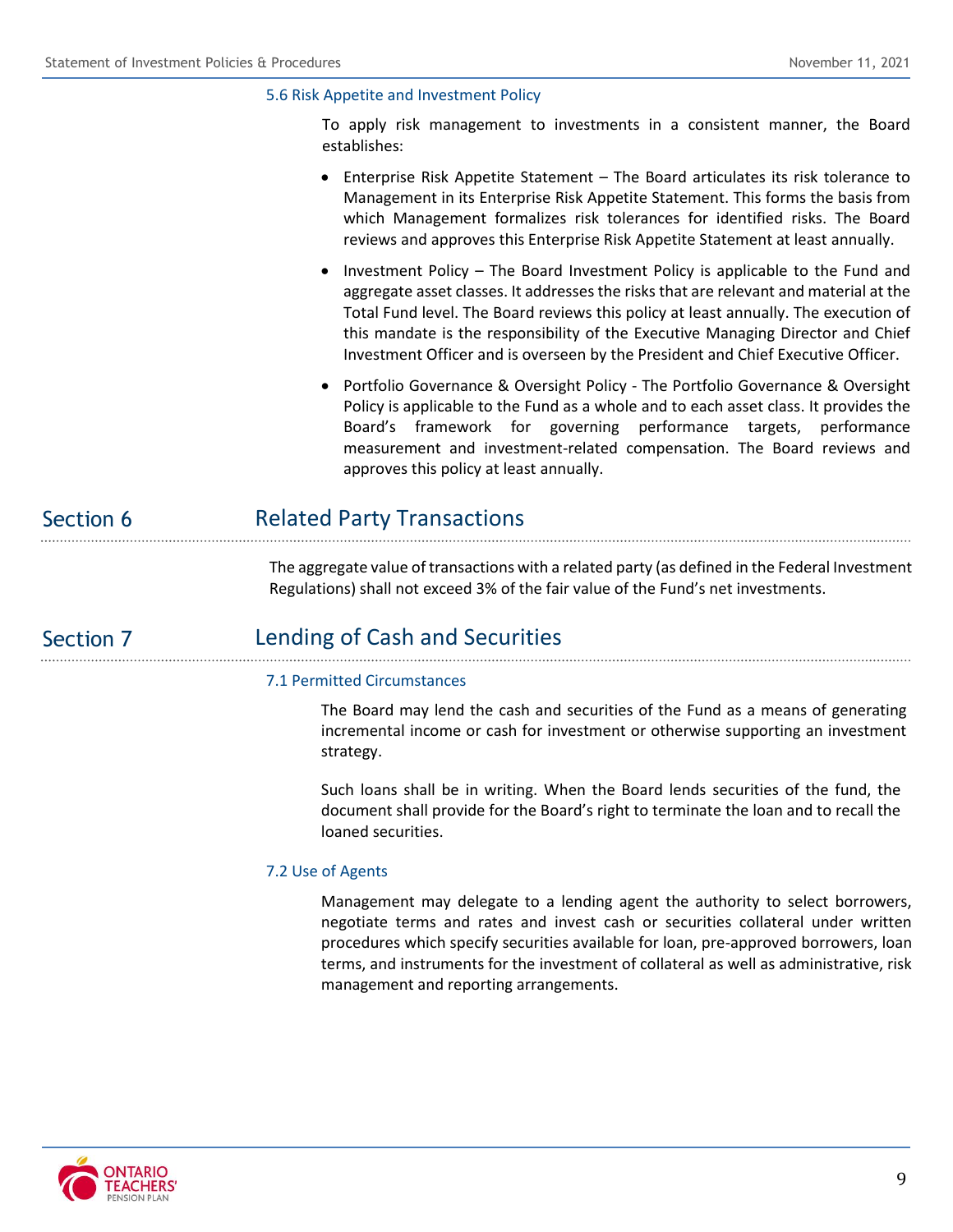## 7.3 Collateral and Margin Requirements

When the Board lends securities of the Fund as a means of generating incremental income or cash for investment, the following rules shall apply. The Board or its lending agent shall receive from the borrower collateral equal to no less than 100% of the fair value of the securities loaned at the time of the transaction. The amount of collateral margin taken shall reflect best practices in local markets. Both loaned and collateral securities must be marked to market daily to account for increases in the fair value of the securities loaned or decreases in the fair value of the collateral. Shortfalls in the amount of collateral must be rectified by the following business day unless otherwise agreed to in writing. The collateral obtained to secure a loan of securities or any securities purchased with such collateral must be either cash or high quality, readily marketable securities acceptable as a direct investment under the Board's investment policies. Title to all collateral must be clear.

Section 8

# Short Selling of Securities

### 8.1 Permitted Circumstances

The Board may short sell securities, by way of borrowing securities or otherwise, to enhance the return or reduce the risk of the Fund.

Such short sales shall provide for the Board's right to terminate the transaction and to recover the Board's collateral.

When engaging in short sale transactions Management shall give consideration to the related risks.

### 8.2 Collateral and Margin Requirements

When the Board enters a short sale transaction the credit quality of the prime broker or lender, and (where relevant) the parent company of the prime broker or lender, shall be identified and monitored throughout the transaction. The Board will provide the amount and type of collateral consistent with market requirements.

Collateral shall be required to be held by the prime broker or lender in a manner designed to safeguard it, to the extent possible, from the interests of other creditors of the prime broker or lender. The agreement must provide for the collateral or equivalent collateral to be returned to the Board promptly upon the termination of the short sale transaction and after the Board has satisfied its obligation. The short sale securities (loaned securities) and the collateral shall be marked to market daily so that exposures of the Board may be monitored.

# Section 9

# Pledging and Borrowing Assets

# 9.1 Permitted Pledging

The Board may pledge, charge or otherwise grant a security interest in assets or post margin as required to effect transactions in derivatives and repurchase agreements, to secure a permitted borrowing or guarantee, or to effect a short sale.

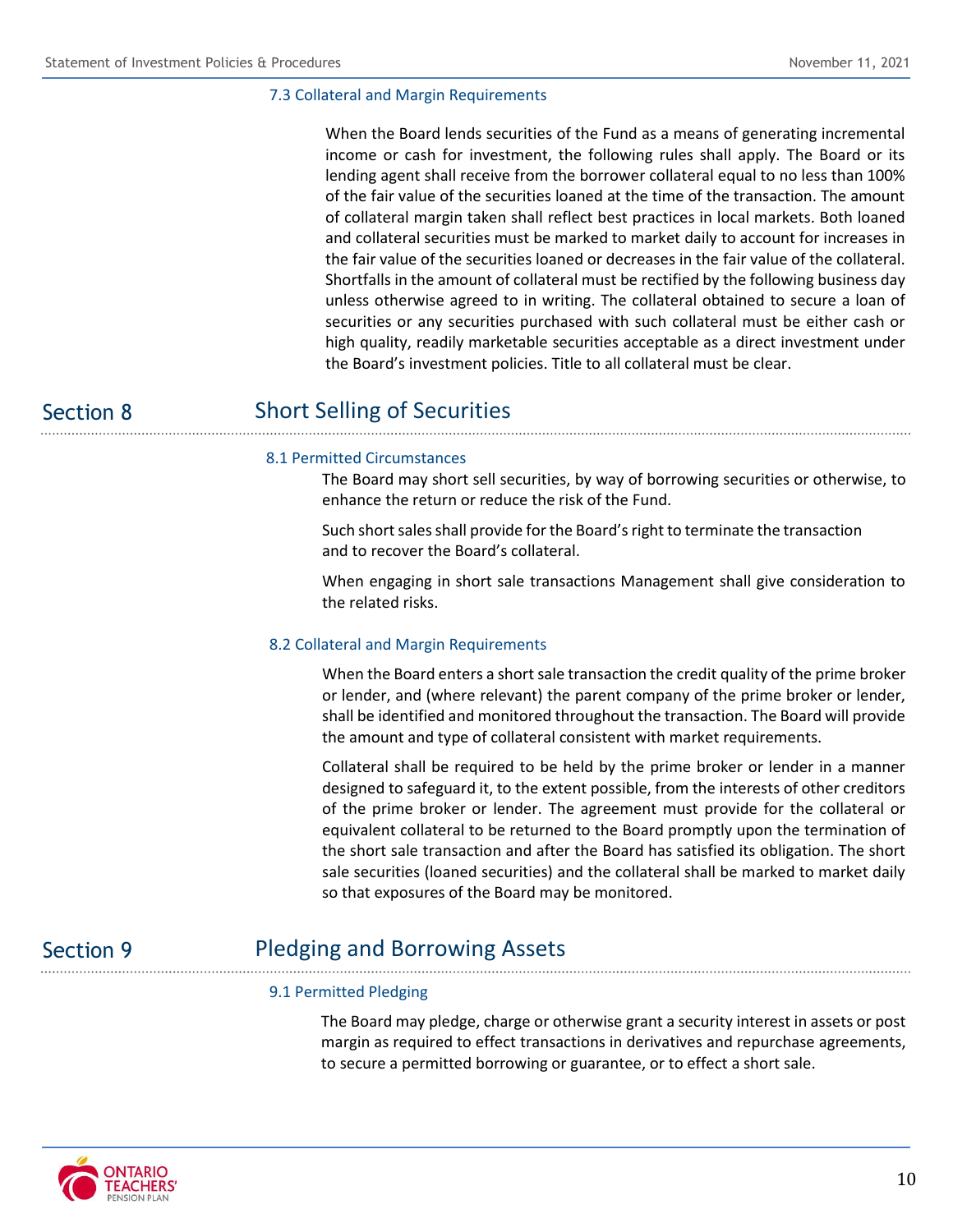# 9.2 Permitted Borrowing

The Board may borrow cash or securities to satisfy its cash flow needs to avoid the untimely sale of assets or to cover short sales of securities.

The Board may also guarantee the obligations of, or the performance of obligations by, entities in which the Board has a direct or indirect equity interest. The liability of the Board under any such guarantee shall not exceed a percentage of the obligations guaranteed which is equal to the Board's direct or indirect percentage equity interest in the guaranteed entity, unless a higher percentage is approved by the President and Chief Executive Officer.

When engaging in permitted pledging, guarantees, or borrowing Management shall give consideration to the related risks.

#### Voting Rights Section 10

# 10.1 Value of Voting Rights

The Board shall exercise voting rights in the manner that most enhances the longterm value of the Plan's investments.

## 10.2 Proxy-Voting Guidelines

The Board shall establish proxy-voting guidelines and review them at least annually.

#### 10.3 Reports of Voting

The President and Chief Executive Officer or his delegate shall report to the Board annually on the voting of proxies.

#### Valuation of Investment Assets and Liabilities Section 11

The Fund's investment assets and liabilities shall be valued by using fair values or as otherwise may be required by law.

#### 11.1 Frequency of Valuation

The frequency of valuation shall be dependent upon the nature of the investment asset or liability. To the extent possible, fair values shall be obtained or valuations prepared on a daily basis. However, for certain investments, for example, private instruments and real estate, valuations shall be prepared or reviewed on at least a semi-annual basis.

# 11.2 Fair Value

Where ascertainable, the fair values of the Board's investment assets and liabilities shall be based on quoted prices (unadjusted) in active markets, or other relevant observable inputs.

## 11.3 Where Observable Inputs are Not Available

Where observable inputs are not available for an investment asset or liability, a suitable method of valuation shall be used including the use of: discounted cash flows, earnings multiples, appraisals, prevailing market rates for instruments with similar characteristics or other pricing models as appropriate. External appraisers may be used to provide independent valuations or verify the reasonableness of internal valuations.